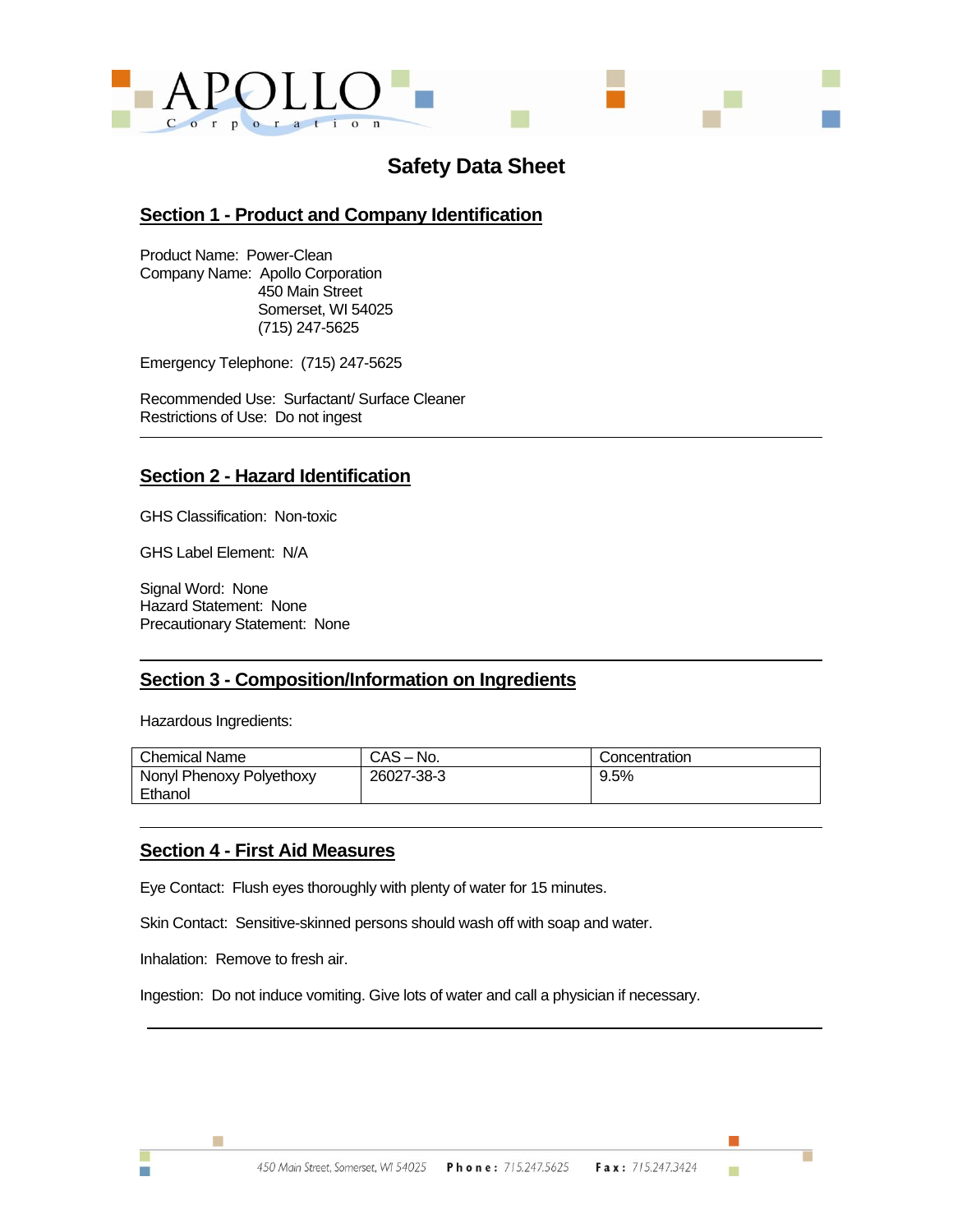



#### **Section 5 - Fire Fighting Methods**

Extinguishing Media: Water, Dry Chem, CO<sub>2</sub>, Foam

Fire Fighting Equipment: Use self-contained breathing apparatus with full face piece and protective clothing.

Chemical Hazards from Fire: None

#### **Section 6 - Accidental Release Measures**

Personal Protective Equipment: Use impervious gloves, use face shield or goggles, if vapors, fumes or dust are present use a MSHA or NIOSH self-contained breathing apparatus.

Methods and Materials for Clean Up: For a small spill, soak up with absorbent. Shovel into waste container. Flush area with water. For a large spill: recover spilled material for processing or disposal.

#### **Section 7 - Handling and Storage**

Storage: Indoor, Outdoor, Avoid sparks, fire, open flame, do not heat or refrigerate.

Other Precautions: Surfaces become slippery when wet. Wear proper footwear. Always guard against slipping or falling Do not take internally. If ingested call a physician! Do not inhale vapors, fumes or dust! Wash thoroughly after handling.

#### **Section 8 - Exposure Controls/Personal Protection**

| Ingredient                          | <b>OSHA PEL</b> | <b>ACGITLV</b> |
|-------------------------------------|-----------------|----------------|
| Nonyl Phenoxy Polyethoxy<br>Ethanol | None            | None           |

Personal Protective Equipment: Eye Protection, Skin Protection, Local exhaust and adequate ventilation.

#### **Section 9 - Physical and Chemical Properties**

m.

| Appearance:          | Amber-Gold | Odor:                   | Clean with<br>slight pine<br>scent | pH:                  | $9 - 10$  |
|----------------------|------------|-------------------------|------------------------------------|----------------------|-----------|
| Specific<br>Gravity: | 1.02       | Flammability<br>Limits: | <b>ND</b>                          | Evaporation<br>Rate: | ND        |
| Boiling Point:       | <b>ND</b>  | Flash Point:            | <b>ND</b>                          | Vapor Density:       | <b>ND</b> |
| Vapor<br>Pressure:   | <b>ND</b>  | Water<br>Solubility:    | Soluble                            | Volatiles:           | <b>ND</b> |

ш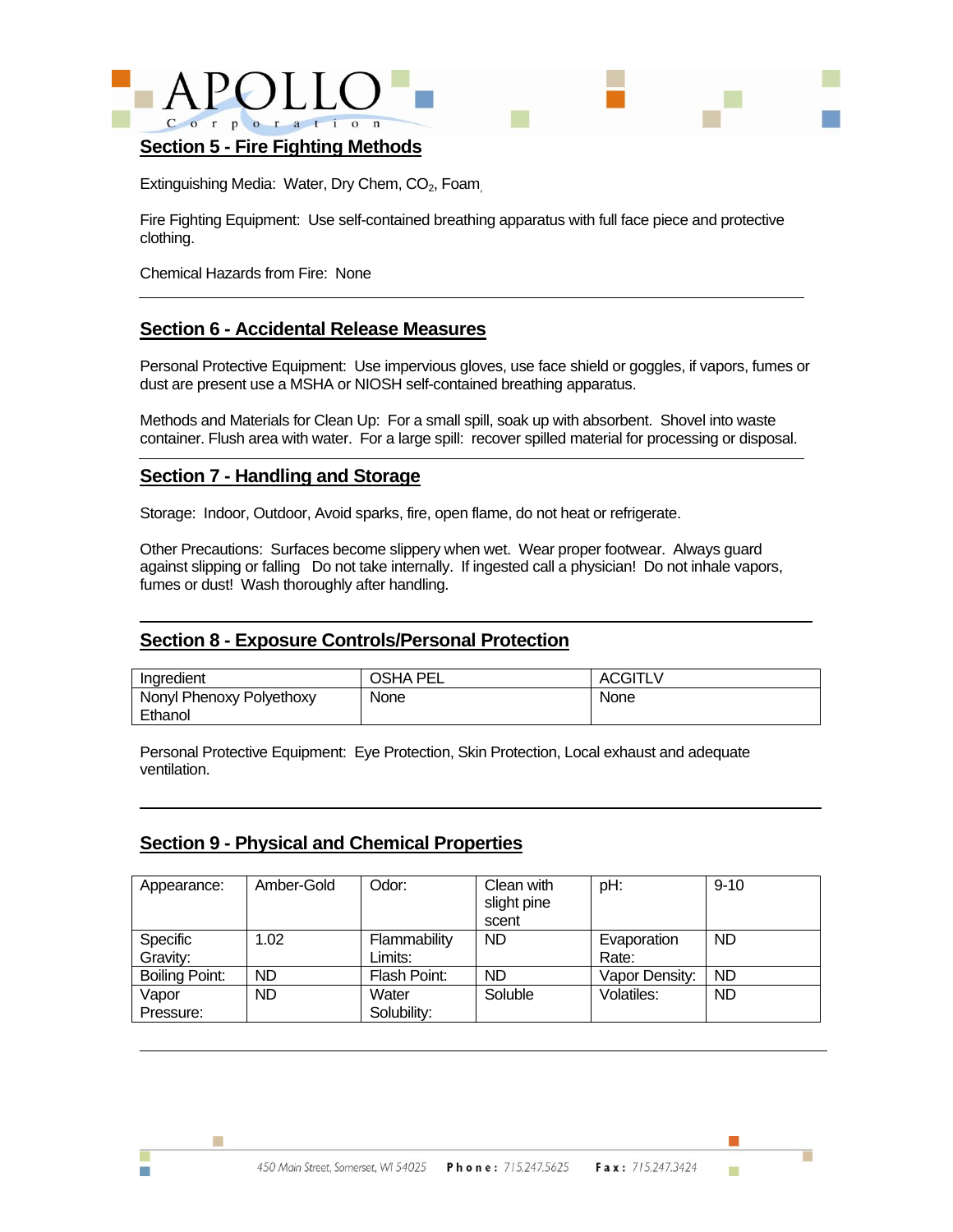



Incompatibility: Strong Alkalis, Acids and Oxidizers

Hazardous Polymerization: None

Stability: Stable

# **Section 11 - Toxicological Information**

Effects of Exposure: Acute, mild irritation of sensitive skin and mucus membranes. Chronic: None

Eyes: Irritation, Do not get into eyes.

Skin: Dermatitis, Irritation, Sensitive-skinned persons should wear protective gloves.

Inhalation: Mist may cause chest discomfort and coughing.

Ingestion: Large quantities may cause nausea and vomiting.

# **Section 12 - Ecological Information**

Toxicity: None

Other Adverse Effects: None

# **Section 13 - Disposal Considerations**

Disposal Methods: Recover liquid or dispose waste material in accordance with applicable Federal State and Local regulations and laws. Material collected with absorbent may be disposed of in a permitted accordance with applicable government regulations and laws.

# **Section 14 - Transport Information**

Hazards during Transportation: None

# **Section 15 - Regulatory Information**

None

m.

Ħ

ш